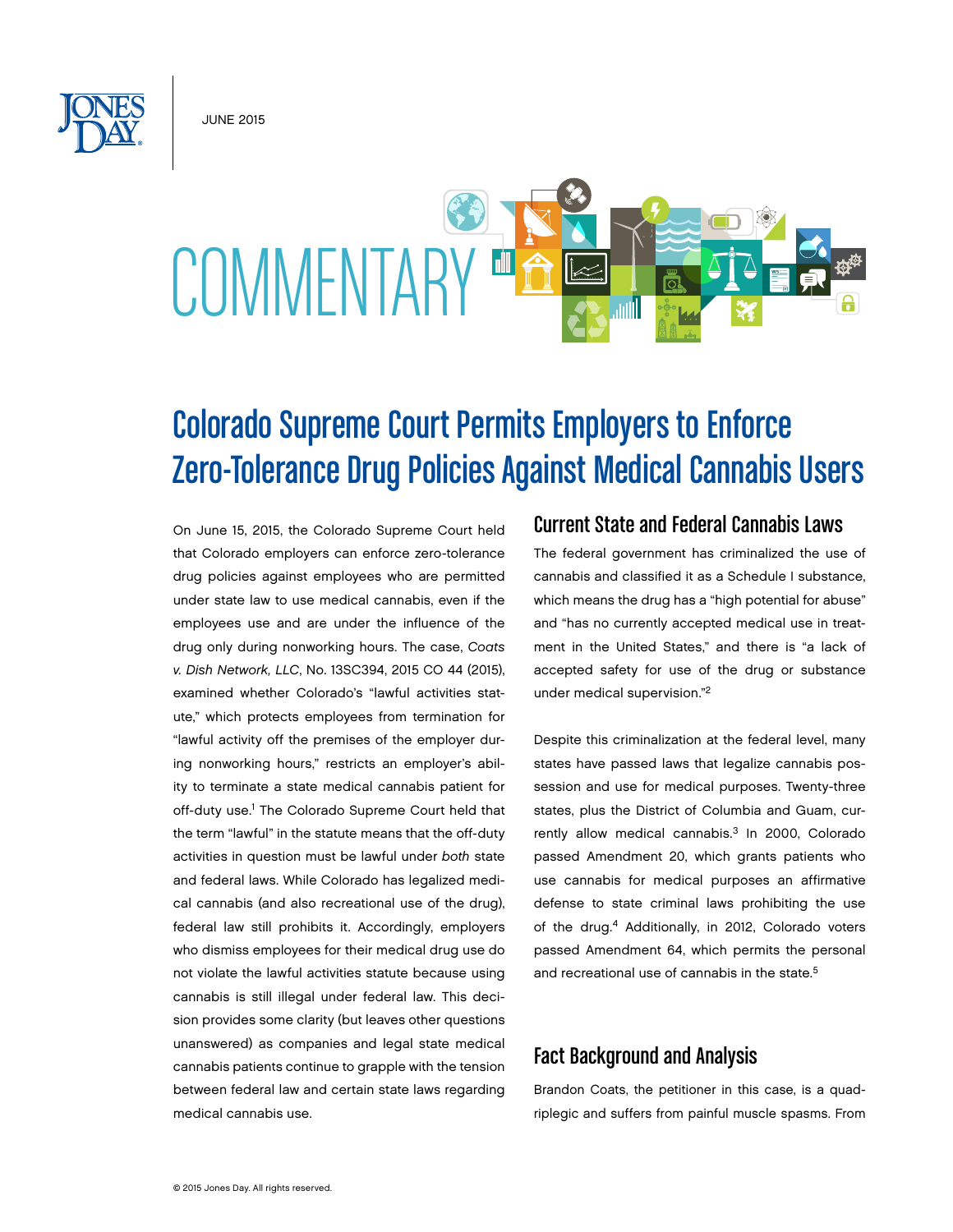2007 to 2010, Coats worked as a telephone customer service representative for the respondent, Dish Network. In 2009, Coats received a Colorado medical cannabis license to help treat the pain caused by his quadriplegia. He consumed cannabis after work hours and in compliance with Colorado state law.

In 2010, Coats tested positive for THC during a random drug test. He had informed Dish that he was a registered medical cannabis patient and was likely to fail the test. Dish fired Coats after his positive drug test in accordance with the company's substance abuse policy.

Coats then filed a wrongful termination claim against Dish under Colorado's lawful activities statute. $6$  He argued that his medical cannabis use, which occurred outside of work, was lawful under Colorado's Amendment 20.7 The trial court dismissed Coats's claim, ruling that the state medical cannabis laws provide patients with an affirmative defense against state criminal prosecution but do not make their use of cannabis a "lawful" activity under section 24-34-402.5. Coats appealed.

The Colorado Court of Appeals affirmed the trial court's decision on different grounds. It concluded that the plain meaning of the term "lawful" under section 24-34-402.5 required the activity to be permitted by both state *and* federal law. The appellate court concluded that it did not need to reach the issue of whether Coats's cannabis use was lawful under state law because Coats's activity was illegal under the federal Controlled Substances Act.

The Colorado Supreme Court's 6–0 decision affirmed the Court of Appeals, and rejected Coats's argument that the General Assembly intended for the term "lawful" to mean "lawful under state law." Thus, the court concluded that Coats's use of cannabis was unlawful because it was prohibited by federal law. As such, Coats's use of cannabis was not protected under the lawful activities statute, and that statute did not provide a basis to overturn his discharge.

## **Implications**

Although the *Coats* decision is limited to Colorado law, it provides some guidance for businesses operating in other states that permit medical cannabis. The opinion suggests that, as long as cannabis remains unlawful under federal law,

companies likely can enact and enforce zero-tolerance drug policies even if employees have medical conditions for which they were granted medical cannabis permits under state law. The California Supreme Court reached essentially the same decision in 2008, holding that the Fair Employment and Housing Act did not require an employer to make accommodations for an employee who used medical cannabis. $8$  The *Coats* decision is consistent with Ninth Circuit and Oregon State Supreme Court decisions holding that employers have no duty under the Americans with Disabilities Act to accommodate medical cannabis use because all cannabis use remains unlawful under federal law.9

However, before making employment decisions with respect to employees who use legal cannabis for medicinal or personal reasons, employers should familiarize themselves with the contours of the applicable state and local laws where they have employees and do business. Some states have passed legislation prohibiting employers from discriminating against employees for using medical cannabis, but their approaches differ. For example, Illinois permits nondiscriminatory zero-tolerance policies,<sup>10</sup> whereas Arizona specifically prohibits employers from discriminating against a registered medical cannabis user who has failed a drug test.<sup>11</sup> Because Arizona's statutory protections for medical cannabis users are explicit, a decision by Arizona's high court could potentially warrant a different result from the *Coats* decision. In addition to specific legal cannabis laws, the Washington D.C. Council recently voted to ban all pre-employment drug testing.

Given the nuances in various state laws and the recent proliferation of legislation and litigation regarding employee cannabis use, employers should review developments in this quickly evolving area prior to taking adverse employment actions against employees premised on cannabis use. To that end, employers should periodically review any substance abuse policies in order to confirm continuing compliance with all applicable laws where the employers maintain active workforces. Additionally, particularly in those states with anti-discrimination protections for medical cannabis users, employers should ensure consistent enforcement and application of their substance abuse policies by establishing consistent guidelines for when drug tests will be conducted and by testing broadly for alcohol and Schedule I drugs (as opposed to only testing for cannabis). Finally, employers